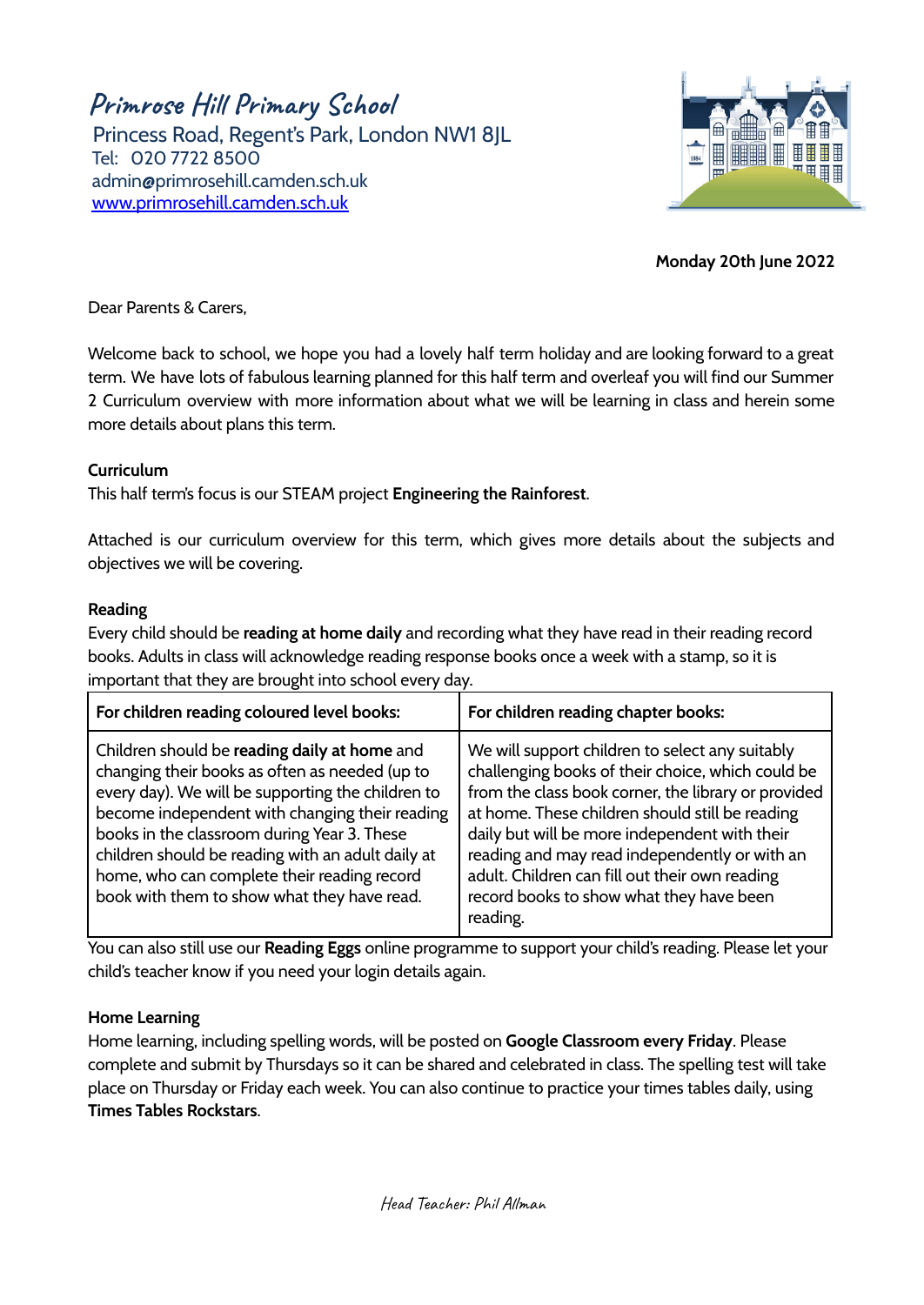## **Classroom Drop In**

We know that there have been limited opportunities for parents and families to come into the building to see the childrens' learning and the school environment this year. This half term, every year group will be hosting parents for a drop-in session, where you will be able to come into your child's classroom and see the learning we have been doing together.

## **Our Year 3 drop in will be on Friday 1st July at 8:45-9:15am.**

We will also be holding a STEAM exhibition to celebrate our learning for this term. This will take place on **Thursday 7th July at 2:45pm.**

Next year, we are also looking forward to restarting some of our regular events from before the pandemic, including our parent workshops, STEAM exhibitions and other opportunities to see your child's work and classroom.

## **PE & Music**

Your child's PE & Music session will be every **Thursday**. Children need to come into school in their PE kits on this day. PE will be held outside where possible so please make sure your child wears their PE jumper.

## **Additional Key Teaching Staff:**

PE Team - Jordan Music - Tom Higher Level Teaching Assistants - Heather Healy, Isabel Murphy, Sandra Grogan & Maggie Muir

## **Punctuality & Attendance**

It continues to be really important that children arrive before 9am, as the first lesson of the day is an important one. Our 'soft start' continues between 8:45 - 9:00am each morning. After 9:00am the gate will be closed and any latecomers will need to come through the main school gate rather than the vehicle entrance.

Attendance is compulsory for all children, but we understand that some absences may occur. Regular contact and communication to our office about illness and medical appointments is crucial.

# **Covid-19**

Our current procedures for illness and suspected Covid 19 are:

## *Adults*

Adults who have a positive COVID-19 test result, try to stay at home and avoid contact with other people for 5 days after the day you took your test. At the end of this period, if you have a high temperature or feel unwell, try to follow this advice until you feel well enough to resume normal activities and you no longer have a high temperature if you had one.

Although many people will no longer be infectious to others after 5 days, some people may be infectious to other people for up to 10 days from the start of their infection. You should avoid meeting people at higher risk of becoming seriously unwell from COVID-19, especially those whose immune system means that they are at higher risk of serious illness from COVID-19, despite vaccination, for 10 days after the day you took your test.

# *Children and young people*

If a child or young person has a positive COVID-19 test result they should not attend nursery or school and avoid contact with other people for 3 days after the day they took the test. After 3 days, if they feel well and do not have a high temperature, the risk of passing the infection on to others is reduced.

#### Head Teacher: Phil Allman